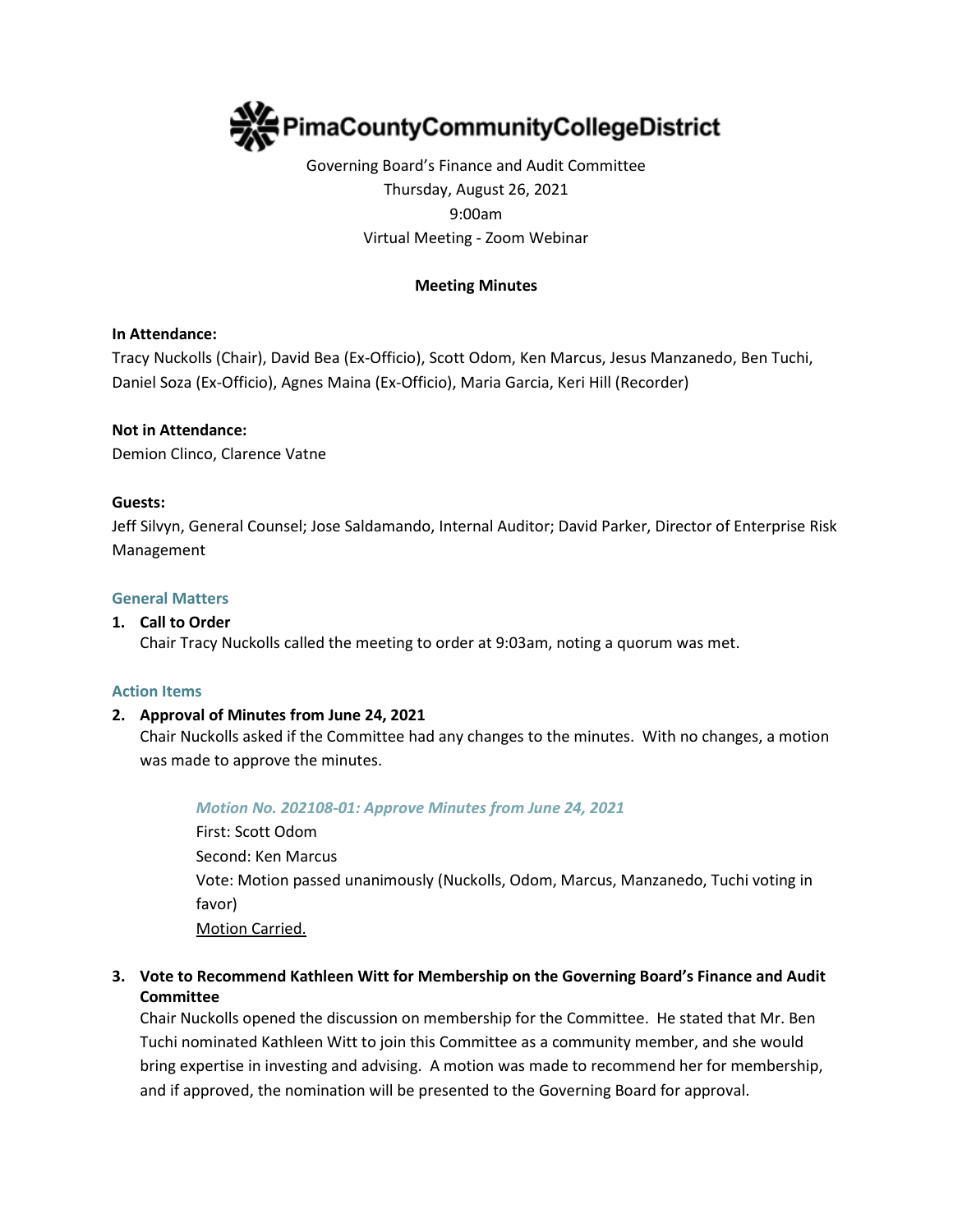Mr. Tuchi has previously served with Ms. Witt on other Boards and knew of her interest in the College from previous experience.

*Motion No. 202108-02: Recommend Kathleen Witt for Membership*  First: Ben Tuchi Second: Ken Marcus Vote: Motion passed unanimously (Nuckolls, Odom, Marcus, Manzanedo, Tuchi voting in favor) Motion Carried.

Dr. Bea has also spoken with a nominee, Laura Ward, whose name was provided independently by both Mr. Jesus Manzanedo and Mr. Jose Saldamando. Ms. Ward is interested in joining the Committee and has a background in audit and risk management; upon confirmation that she remains a Pima County resident, it is also recommended that she join this Committee. A motion was made to recommend Laura Ward for membership on this Committee, provided confirmation of her Pima County residency.

*Motion No. 202108-03: Recommend Laura Ward for Membership* 

First: Jesus Manzanedo Second: Ken Marcus Vote: Motion passed unanimously (Nuckolls, Odom, Marcus, Manzanedo, Tuchi voting in favor) Motion Carried.

# **4. Vote to Elect Committee Chair & Chair-Elect**

Chair Nuckolls will be stepping down after today's meeting, and Mr. Odom currently serves as the Chair-Elect. A formal motion was made to elect Mr. Odom as the Committee Chair.

## *Motion No. 202108-04: Elect Scott Odom as Committee Chair*

First: Jesus Manzanedo Second: Ken Marcus Vote: Motion passed unanimously (Nuckolls, Odom, Marcus, Manzanedo, Tuchi voting in favor) Motion Carried.

Chair Odom previously spoke with Mr. Ken Marcus, who has agreed to serve as the Chair-Elect of this Committee. A motion was made to elect Ken Marcus as the Chair-Elect.

## *Motion No. 202108-05: Elect Ken Marcus as Chair-Elect*

First: Scott Odom Second: Jesus Manzanedo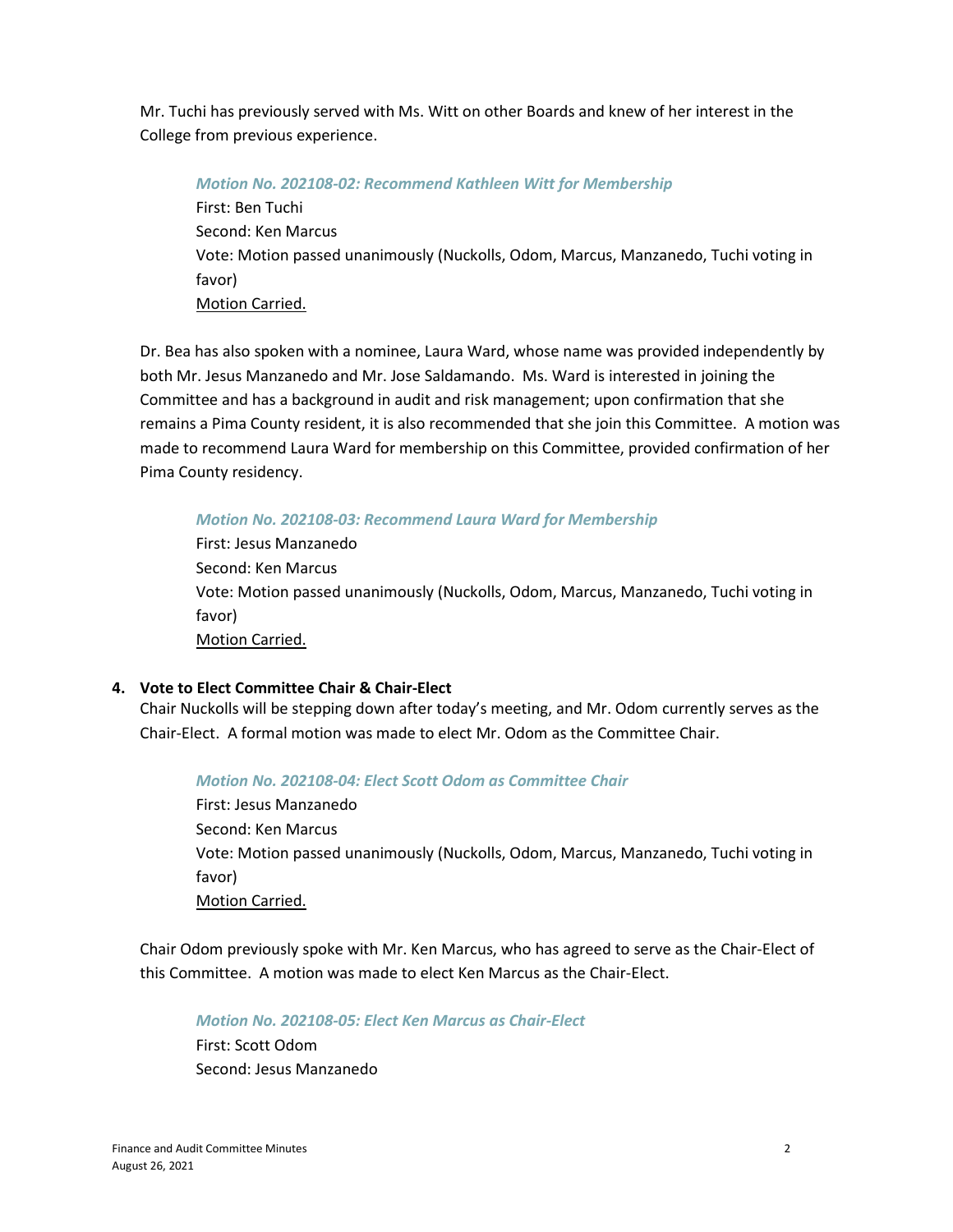Vote: Motion passed unanimously (Nuckolls, Odom, Marcus, Manzanedo, Tuchi voting in favor) Motion Carried.

Chair Odom thanked Mr. Nuckolls for his leadership on the Finance and Audit Committee.

## **Reports and Feedback**

## **5. Internal Audit Update (Jose Saldamando)**

Mr. Saldamando started with the General Department Update, providing an overview of activities since the last meeting with this Committee. He continued with the open audit items, providing additional details about Automotive, Center for International Education and Global Engagement, Health Insurance Portability and Accountability Act (HIPAA), Information Technology, Key Controls, Procurement & Payment Services, and Clery Act Compliance. There are ten total items open in these areas.

The Audit Plan and timeline were reviewed, and Mr. Manzanedo asked if the focus areas have been determined for some of the larger areas (such as Facilities, Grants, and Enrollment Management). Mr. Saldamando clarified that these areas were determined by the Risk Assessment, and the scope will be determined through discussions with each of the areas. Focus areas in which Mr. Saldamando will need specialized expertise, such as Information Technology, will be co-sourced, and additional budget has been allocated for contractual services in Internal Audit. Mr. Saldamando will monitor the budget and request additional resources if needed during the next budget cycle.

Dr. Bea provided an update on the College organization structure; departures in Information Technology and Facilities will lead to a review of the organization. It is also anticipated that an external firm will be brought in to evaluate the Facilities organization.

Chair Odom thanked Mr. Saldamando for his report and efficiency in completing audits and clearing open audit items.

## **6. Enterprise Risk Management (ERM) Update (David Parker)**

Mr. David Parker presented an overview of his department's mission and the strategic goal statements. He will be assembling an ERM working group, and he is also drafting a Board Policy and an Administrative Procedure for Enterprise Risk Management. Mr. Parker continued with the framework for effective compliance and ethics, describing the resources in the ERM program, the organizational commitment and culture, communication strategies, and effective coordination with Internal Audit and General Counsel. He plans to provide quarterly updates to this Committee.

Ms. Maria Garcia joined the meeting in progress.

The ERM Department has also taken over responsibility for College insurance renewals. Mr. Parker worked on the insurance renewals for Fiscal Year 2022, and he is monitoring the volatility in the market in preparation for the Fiscal Year 2023 renewal. For example, the College previously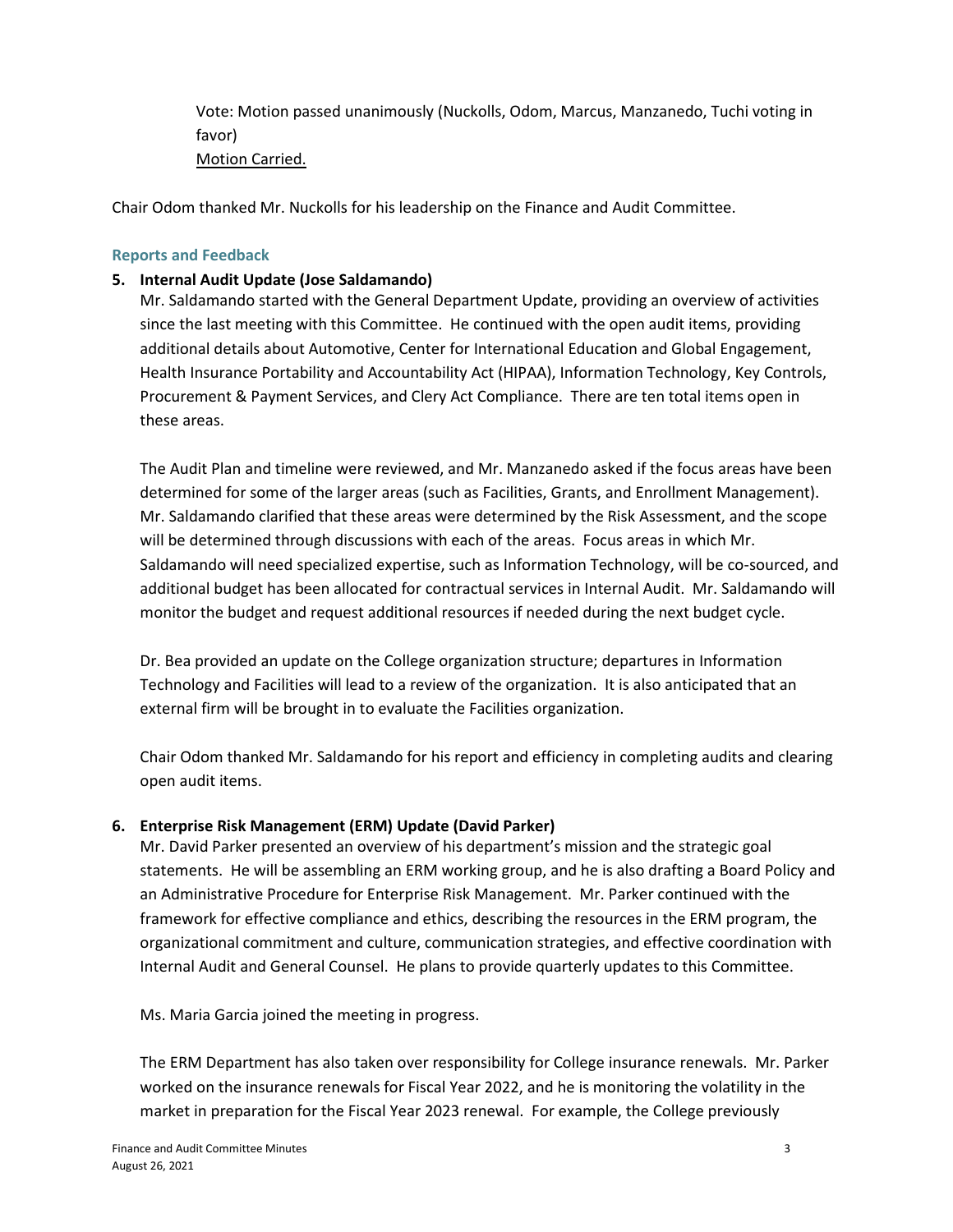participated in a Master Property Program, which dissolved this last year; all coverage is now with the Arizona School Risk Retention Trust.

The update concluded with the next steps for the ERM Department, including compliance program scoping, resource needs development, and strengthening risk financing options. Chair Odom asked about the organizational structure for ERM, and Mr. Parker explained that he was recruited for ERM but the need for compliance has been significant, as well as the traditional risk management function that was previously housed in Finance. Chair Odom shared some of his experiences with risk management and the potential for overlap with compliance.

With no other questions or comments, Chair Odom thanked Mr. Parker for his report.

# **7. CFO Update (David Bea)**

Dr. Bea began with a status report on the projects funded by the revenue bonds. The Automotive Center is complete, and a link to a live view of the Advanced Manufacturing Building was shared with this Committee.

Moody's Investors Service in August changed its methodology for rating actions for higher education, reaffirming the College's Aa3 bond rating and adding an Aa2 Issuer Rating. Mr. Tuchi asked if there is any concern in maintaining the ratings due to enrollment declines, and Dr. Bea stated that while the decline in enrollment leads to decreasing tuition revenue, the College did not overly leverage during the bond issuance. The ratings methodology changes from Moody's affected a large number of institutions at the same time.

Ms. Agnes Maina stated the College hired BLX Group to complete an Interim Arbitrage Analysis for the Revenue Bonds, Series 2019. The report confirmed the College is in compliance with EMMA, and there are no rebates needed. The College has committed the funds for the projects, which will maintain compliance with the requirement to expend or commit 85% of the revenue within three years from issuance. Since the College is exempt from taxes, there are provisions to how debt can be issued and there are mechanisms in place to ensure there is no profit gained due to the low interest rates with the debt issuance.

Chair Odom asked about the calculations, and Ms. Maina stated that the analysis is completed based on each CUSIP, and the actual gross earnings are compared with the allowable gross earnings. This report confirms the College has not exceeded the allowable gross earnings, and therefore an arbitrage rebate is not necessary at this time. Mr. Tuchi inquired as to whether or not the College has ever had a rebate, and Dr. Bea stated that there has not been one to his knowledge.

The Fiscal Year 2023 budget development process is beginning earlier than usual, partially driven by the declining enrollments. The College is in a strong financial position due to Prop 481, Prop 207, and the federal Higher Education Emergency Relief Funds (HEERF). The federal funds allow the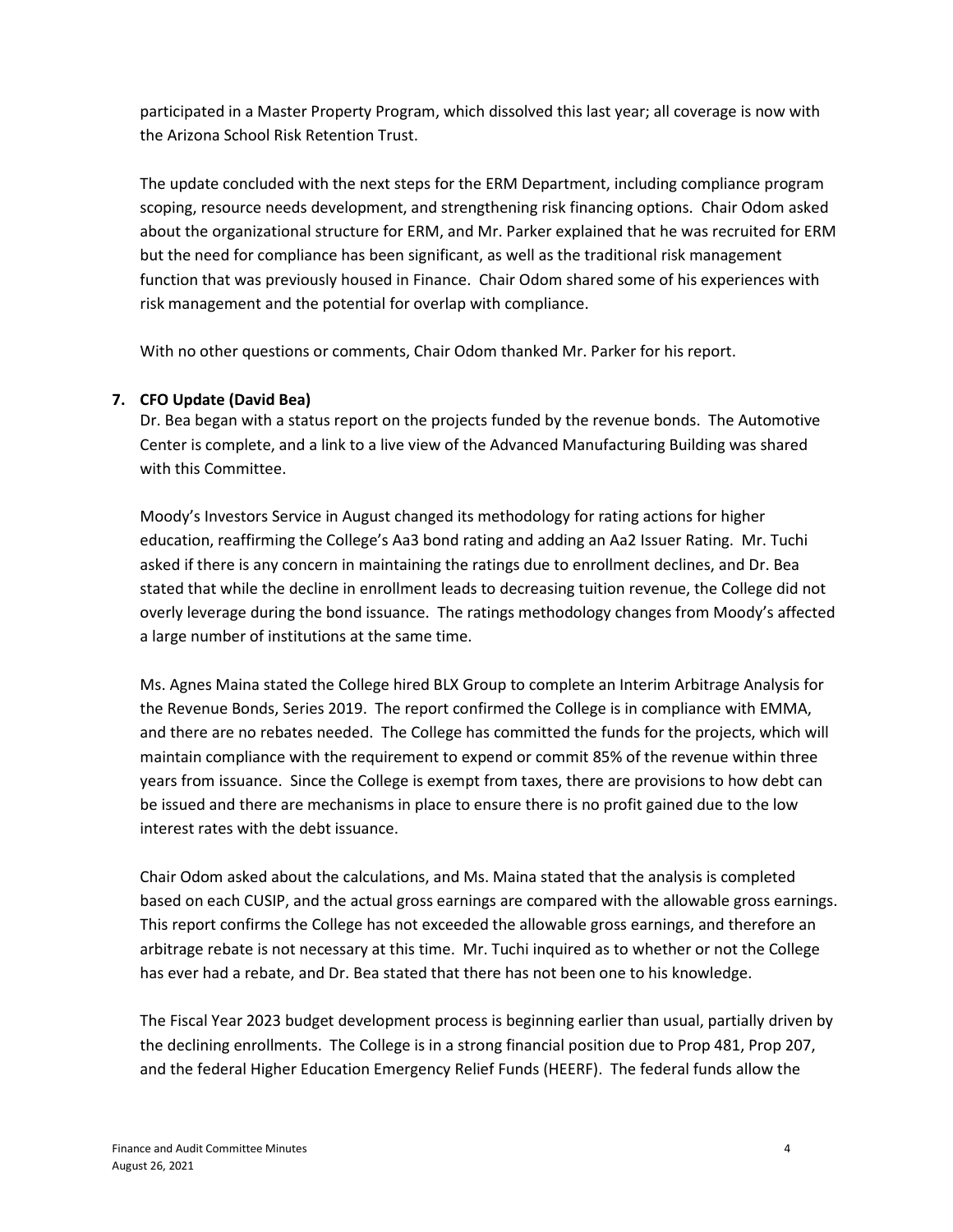College to recover lost revenue, as well as seek reimbursement for lost revenue due to the institutional decision to discharge student debt incurred during the pandemic.

The federal free college conversations are still being discussed, and there are a few different scenarios. Since the College is not funded by the State of Arizona, if there is a 75% federal/25% state funding requirement, PCC may not be able to participate. If there is a federal funding calculation based on FTSE, PCC will do well as tuition is low and the numbers discussed would cover tuition.

Enrollment is approximately 12,000 full time student equivalents (FTSE), with more students moving into Dual Enrollment (which does not generate revenue) and online. Given the need to build spaces that are functional for the programs the College needs to offer, the College is oversized and overstaffed for the size of the student population. The Executive Leadership Team is meeting next week to review these elements and kick off the budget discussions.

Dr. Bea asked if this Committee has particular items they are interested in learning more about; those items can be sent to the Office of the EVC for Finance and Administration.

Mr. Tuchi inquired about a recent article he read related to the accumulation of student debt from tuition and fees. Dr. Bea noted that the College did have an increase in accumulated debt versus the prior year, partially related to the College's decision to not drop students for non-payment during the pandemic. It is estimated that the institutional decision to discharge this debt will amount to approximately \$2.7M, and the College will seek reimbursement through HEERF for these lost revenues.

Ms. Garcia inquired as to how debt is accumulated. Dr. Bea described a few scenarios related to payment plans and recalculation of Title IV financial aid. Ms. Garcia also asked about leveraging property taxes in case the funds are not provided by the state for free college.

Chair Odom thanked Mr. Manzanedo, who will continue on this Committee until new community representatives are approved by the Governing Board.

## **Information Items**

## **8. Future Agenda Items**

- a. Workforce Update
- b. Marketing
- c. Quarterly Update on Capital Projects

## **Adjournment**

The meeting adjourned at 10:39am.